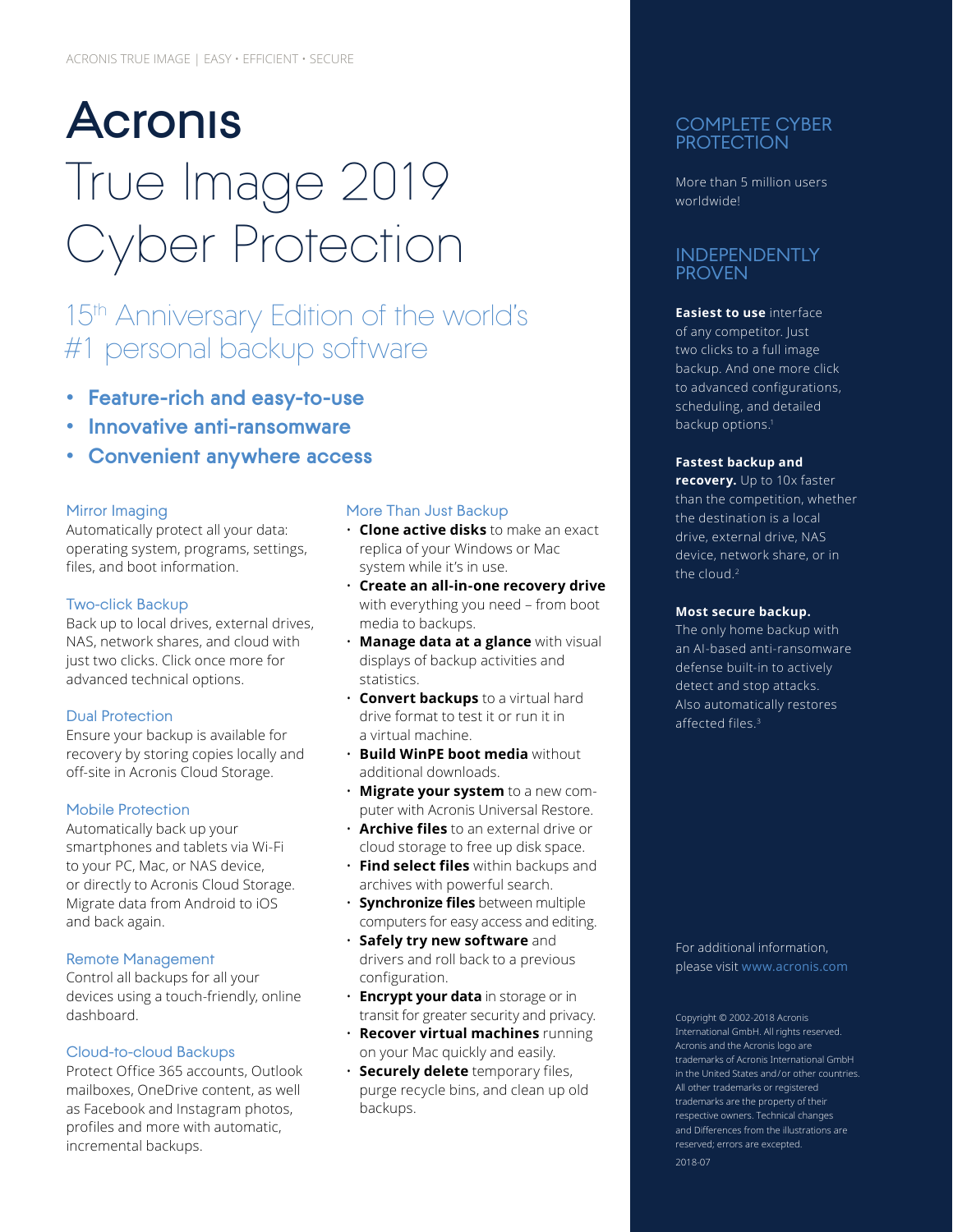# EASY

Total protection doesn't need to be complicated. Access all our powerful tools and manage the backups of all your devices through a single, user-friendly interface. Start backups simply by connecting a USB hard disk drive. Graphic displays show the types of data, how much there is, backup status, and more.

# EFFICIENT

A single solution protects all your data, whether it's on a Windows® PC, Mac®, iPhone®, iPad®, Android®, or your Office 365, Facebook® and Instagram® accounts. Perfect for today's multidevice households. More features at a lower cost than other options. Proven to be the fastest personal backup available.

### **SECURE**

Evolving online threats mean traditional backup is no longer enough. People need advanced cyber protection. Acronis True Image 2019 is the only personal backup that includes a built-in, artificial intelligencebased anti-ransomware defense that detects, stops and reverses the effects of ransomware and cryptomining malware.



#### Premium Features

The new generation of cyber protection requires solutions that can ensure the authenticity of data and keeps files safe from unauthorized changes.

#### **The need to ensure data is authentic and unchanged**

Proving a document is unaltered is essential when dealing with contracts, or showing when a bill was paid. Certify files with the blockchain technology included in Acronis Notary.

#### **The need to electronically sign files**

Electronic signatures are accepted by a growing number of official entities. Simplify use of electronic signatures with Acronis Asign, which also creates a unique certificate to verify the document.

#### Cloud Features

Anywhere you have an internet connection, with Acronis Cloud Storage you can:

- Create off-site backups of files, folders, and full disk images
- Archive files to the cloud to free local disk space
- Search and retrieve backup files from any device
- Back up mobile devices while on the go
- Synchronize files to the cloud and between computers
- Store backups in the cloud, out of the reach of malware
- Protect data with the 3‑2‑1 backup strategy: 3 copies of your data; on 2 different types of storage; 1 off-site in the cloud
- Manage backup schedules and the check backup status for all your devices via a secure web portal
- Guard your social media presence with incremental backups of your Facebook and Instagram accounts
- Run cloud-to-cloud backups of your Office 365 accounts, capturing your Outlook mailbox and OneDrive content